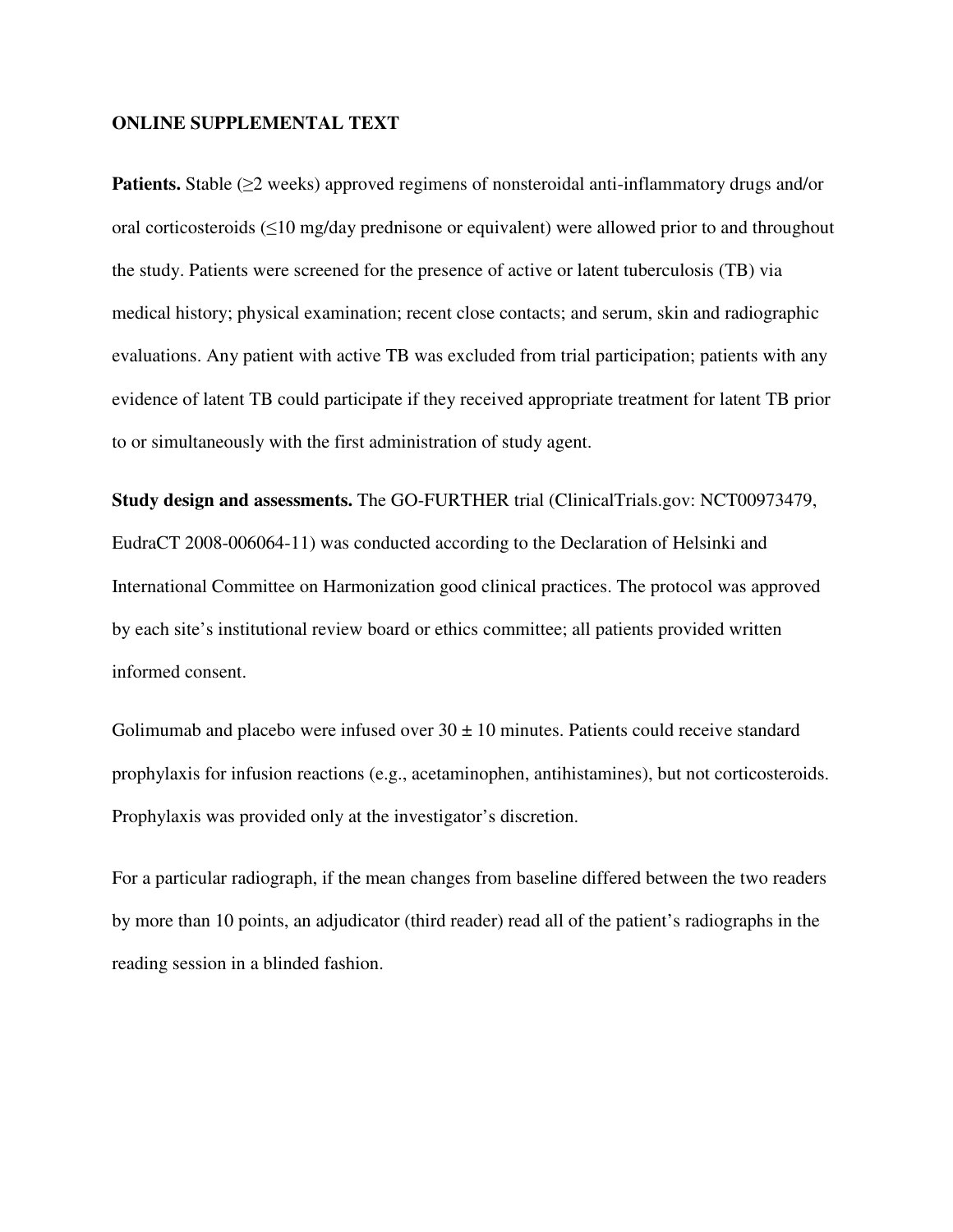**Statistical analyses.** Sensitivity analyses conducted for the major radiographic endpoint included: 1) exclusion of patients missing baseline van der Heijde-Sharp (vdH-S) scores, 2) using observed data after a patient changed randomized treatment (dropout retrieved), 3) lastobservation-carried-forward methodology for determining week-24 (wk24) scores for early escape patients, and 4) re-randomization test. Subgroup analyses based upon baseline disease characteristics, demographics, and medications were also conducted.

Safety analyses were performed for all patients who received  $\geq 1$  infusion of study agent. The adverse event data were summarized using Medical Dictionary for Regulatory Activities (version 10.1) system-organ class and preferred term.

As reported previously,<sup>6</sup> a sample size of 564 participants was estimated to provide a  $\geq$ 99% power to detect significant treatment group differences in the primary endpoint. The sample size also ensured an adequate number of patients exposed to intravenous golimumab 2 mg/kg for safety assessments and provided a >90% power for the major radiographic secondary endpoint (wk24 change from baseline in vdH-S score), assuming mean changes from baseline in total vdH-S score of 1.2 with placebo+methotrexate (MTX) and 0.4 with golimumab+MTX, both with a standard deviation of 2.7.

**Radiographic findings.** The two primary readers demonstrated good inter-reader agreement in scoring the images on the treatment group, patient, and individual joint levels (data not shown). Based on a re-read of 10% of patients with radiographic evaluations at each time point (baseline, wk24, and wk52), the intra-class correlation coefficient (0.97) was high. Weighted Kappa statistics ranging from 0.69 to 0.76 across the three time points for erosion and joint space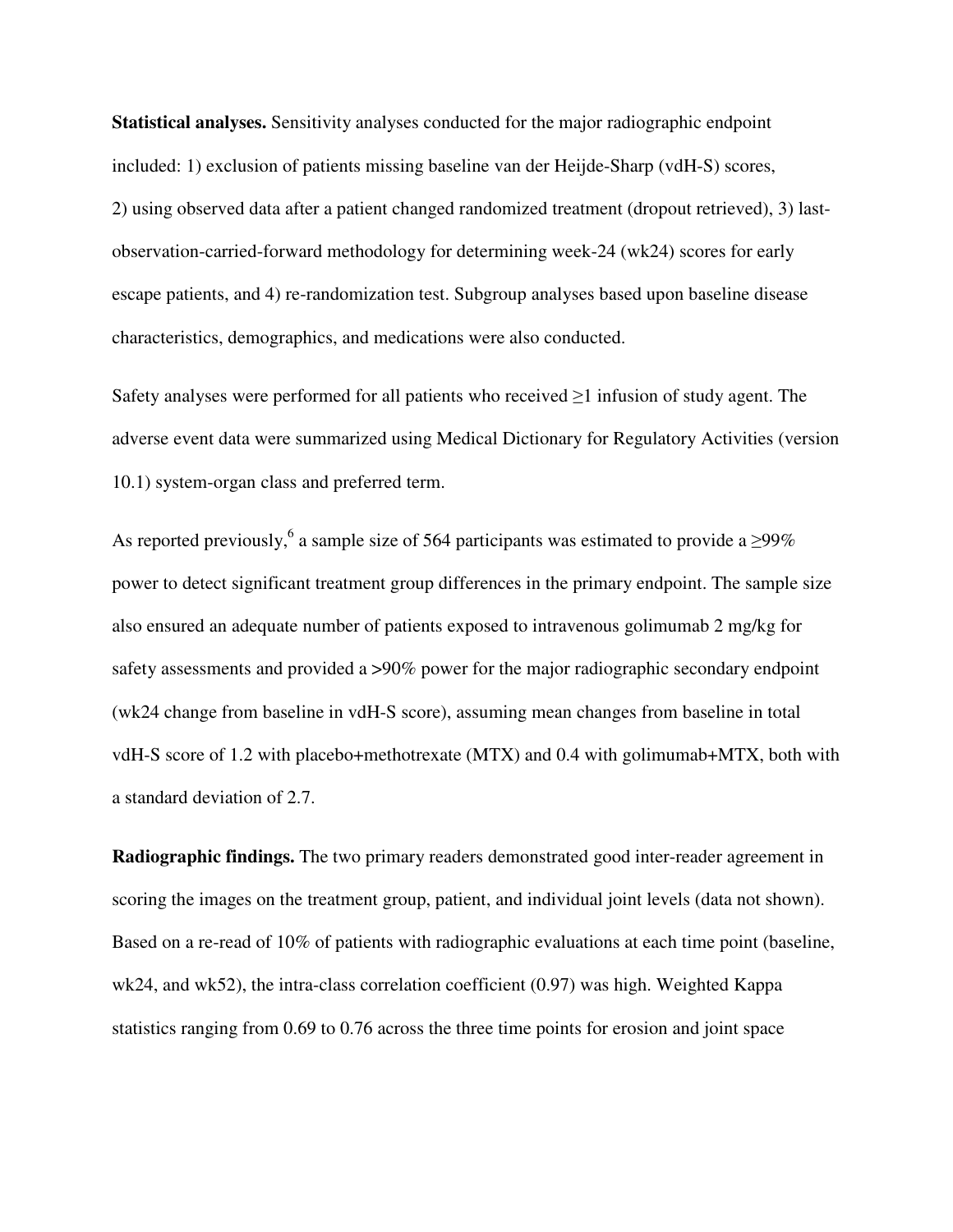narrowing scores of the hands and feet indicated agreement between the two primary readers at the individual joint level.

Among the 592 patients included in the analysis of radiographic data, 127 (21%) had a missing value for the change from baseline in total vdH-S score at wk24. The majority of the missing values (82/127) were due to a design element of the study, i.e., meeting early escape criteria at wk16, at which time the radiographic image was taken for patients who met early escape criteria instead of at wk24, and were replaced via linear extrapolation. The remaining 45 (8%) patients had missing values due to various reasons such as early discontinuation, unavailable images, and images that could not be scored or were taken outside of the window; the vast majority of these missing values were replaced using the median change from baseline among all patients in the same C-reactive protein level stratum at screening  $\ll 1.5$  mg/dL or  $\geq 1.5$ mg/dL).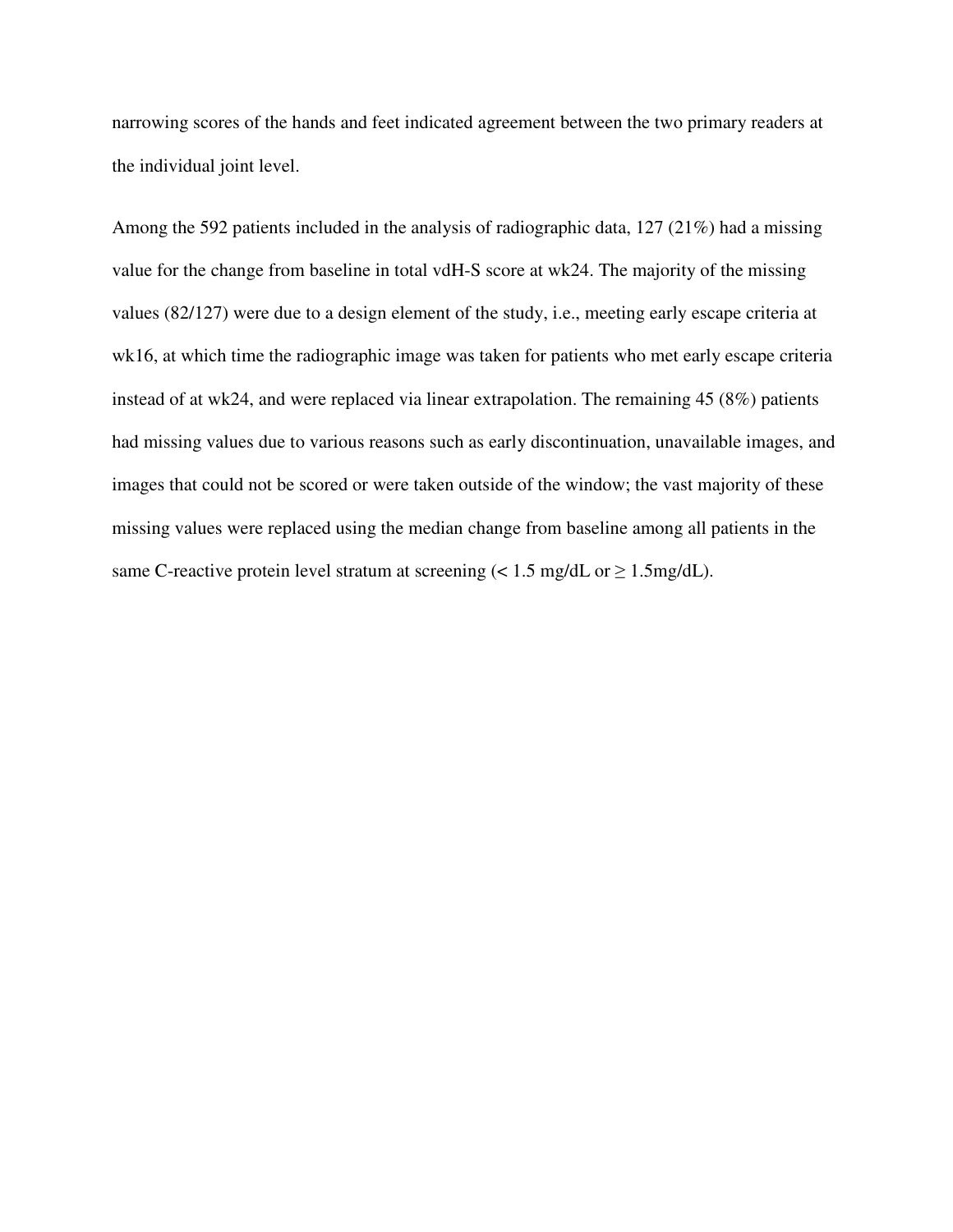## **ONLINE SUPPLEMENTAL TABLE**

## **Table S1 Summary of adverse events through week 52; treated patients**

|                                                                      |             | Golimumab               |                         |              |                 |  |
|----------------------------------------------------------------------|-------------|-------------------------|-------------------------|--------------|-----------------|--|
|                                                                      |             | Placebo + MTX           | Placebo + MTX           |              |                 |  |
|                                                                      |             | $\rightarrow$ Golimumab | $\rightarrow$ Golimumab | Golimumab    | All             |  |
|                                                                      | Placebo +   | $2$ mg/kg + MTX         | $2$ mg/kg + MTX         | $2$ mg/kg    | Golimumab       |  |
|                                                                      | <b>MTX</b>  | at week 16              | at week 24              | $+MTX$       | $2$ mg/kg + MTX |  |
| Pts treated, N                                                       | 197         | 68                      | 121                     | 395          | 584             |  |
| Mean weeks of follow-up                                              | 21.0        | 36.0                    | 27.0                    | 49.8         | 43.5            |  |
| Mean no. of administrations                                          | 4.2         | 4.9                     | 3.9                     | 6.6          | 5.9             |  |
| Pts with AEs, $n$ (%)                                                | 98 (49.7%)  | 40 (58.8%)              | 62 $(51.2\%)$           | 275 (69.6%)  | 377 (64.6%)     |  |
| Common AEs ( $>$ 2% of golimumab-treated patients) by preferred term |             |                         |                         |              |                 |  |
| Upper resp tract infection                                           | 15(7.6%)    | 5(7.4%)                 | 3(2.5%)                 | 41 (10.4%)   | 49 (8.4%)       |  |
| <b>Bronchitis</b>                                                    | $2(1.0\%)$  | $3(4.4\%)$              | $5(4.1\%)$              | 24 $(6.1\%)$ | 32 (5.5%)       |  |
| Headache                                                             | 5(2.5%)     | $4(5.9\%)$              | 2(1.7%)                 | 24 $(6.1\%)$ | 30 $(5.1\%)$    |  |
| Nasopharyngitis                                                      | 5(2.5%)     | $3(4.4\%)$              | $5(4.1\%)$              | $21(5.3\%)$  | 29 (5.0%)       |  |
| Pharyngitis                                                          | $2(1.0\%)$  | $\boldsymbol{0}$        | $5(4.1\%)$              | $22(5.6\%)$  | 27 (4.6%)       |  |
| Hypertension                                                         | 5(2.5%)     | $4(5.9\%)$              | $1(0.8\%)$              | 21(5.3%)     | 26 (4.5%)       |  |
| Urinary tract infection                                              | $6(3.0\%)$  | $3(4.4\%)$              | 3(2.5%)                 | 19 (4.8%)    | 25 (4.3%)       |  |
| Rheumatoid arthritis                                                 | $12(6.1\%)$ | $5(7.4\%)$              | 2(1.7%)                 | 18 $(4.6\%)$ | $25(4.3\%)$     |  |
| Alanine aminotransferase                                             |             |                         |                         |              |                 |  |
| increased                                                            | $7(3.6\%)$  | $4(5.9\%)$              | $\boldsymbol{0}$        | 18 $(4.6\%)$ | 22 (3.8%)       |  |
| Dyspepsia                                                            | 3(1.5%)     | $\boldsymbol{0}$        | $4(3.3\%)$              | $13(3.3\%)$  | 17 (2.9%)       |  |
| Aspartate aminotransferase                                           |             |                         |                         |              |                 |  |
| increased                                                            | $3(1.5\%)$  | $2(2.9\%)$              | $\boldsymbol{0}$        | 14 (3.5%)    | 16(2.7%)        |  |
| Back pain                                                            | $4(2.0\%)$  | $1(1.5\%)$              | 4(3.3%)                 | 11 $(2.8\%)$ | 16 (2.7%)       |  |